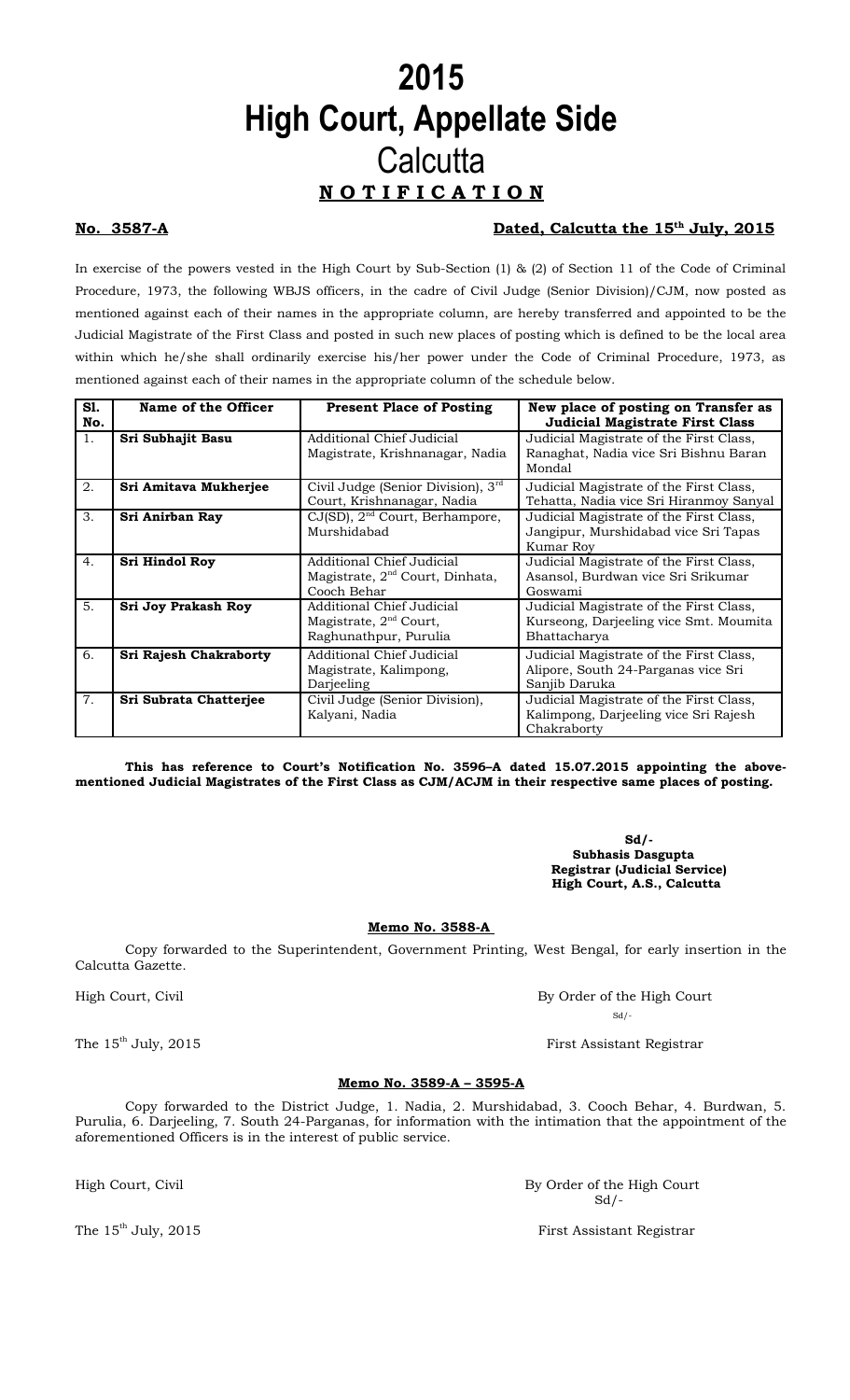# **2015 High Court, Appellate Side, Calcutta N O T I F I C A T I O N**

### **No. 3596-A Dated, Calcutta the 15th July, 2015**

In exercise of the powers vested in the High Court by Sub-Section (1) & (2) of Section 12 of the Code of Criminal Procedure, 1973 the following Judicial Magistrate of The First Class of the West Bengal Judicial Service are hereby appointed/posted to be the Chief Judicial Magistrate/ Additional Chief Judicial Magistrate at the same station/ sub-division of the district as mentioned against their names in the appropriate column of the schedule below:

| SI.<br>No.     | Name of the Officer Appointed as Judicial<br>Magistrate of First Class with their respective<br>place of posting | Chief Judicial Magistrate/ Additional Chief<br>Judicial Magistrate in their respective new place<br>of posting on transfer |
|----------------|------------------------------------------------------------------------------------------------------------------|----------------------------------------------------------------------------------------------------------------------------|
| $\mathbf{1}$ . | Sri Subhajit Basu,<br>Judicial Magistrate of the First Class, Ranaghat,<br>Nadia                                 | Additional Chief Judicial Magistrate, Ranaghat,<br>Nadia vice Sri Bishnu Baran Mondal, since<br>transferred                |
| 2.             | Sri Amitava Mukherjee,<br>Judicial Magistrate of the First Class, Tehatta,<br>Nadia                              | Additional Chief Judicial Magistrate, Tehatta, Nadia<br>vice Sri Hiranmoy Sanyal, since transferred                        |
| 3.             | Sri Anirban Ray,<br>Judicial Magistrate of the First Class, Jangipur,<br>Murshidabad                             | Additional Chief Judicial Magistrate, Jangipur,<br>Murshidabad vice Sri Tapas Kumar Roy, since<br>transferred              |
| 4.             | Sri Hindol Roy,<br>Judicial Magistrate of the First Class, Asansol,<br>Burdwan                                   | Additional Chief Judicial Magistrate, Asansol,<br>Burdwan vice Sri Srikumar Goswami                                        |
| 5.             | Sri Joy Prakash Roy,<br>Judicial Magistrate of the First Class,<br>Kurseong, Darjeeling                          | Additional Chief Judicial Magistrate, Kurseong,<br>Darjeeling vice Smt. Moumita Bhattacharya, since<br>transferred         |
| 6.             | Sri Rajesh Chakraborty,<br>Judicial Magistrate of the First Class, Alipore,<br>South 24-Parganas                 | Chief Judicial Magistrate, Alipore, South 24-<br>Parganas vice Sri Sanjib Daruka, since transferred                        |
| 7 <sub>1</sub> | Sri Subrata Chatterjee,<br>Judicial Magistrate of the First Class, Kalimpong,<br>Darjeeling                      | Additional Chief Judicial Magistrate, Kalimpong,<br>Darjeeling vice Sri Rajesh Chakraborty, since<br>transferred           |

**This has reference to Court's Notification No. 3587–A dated 15.07.2015, appointing the aforementioned Officers as the Judicial Magistrate of the First Class.** 

> $Sd$  /- **Subhasis Dasgupta Registrar (Judicial Service) High Court, A.S., Calcutta**

### **Memo No. 3597-A**

Copy forwarded to the Superintendent, Government Printing, West Bengal, for early insertion in the Calcutta Gazette.

High Court, Civil By Order of the High Court

**Memo No. 3598-A – 3604-A**

Copy forwarded to the District Judge, 1. Nadia, 2. Murshidabad, 3. Cooch Behar, 4. Burdwan, 5. Purulia, 6. Darjeeling, 7. South 24-Parganas, for information with the intimation that the appointment of the aforementioned Officers is in the interest of public service.

All the concerned District Judges are requested to direct the concerned Officer(s) to proceed to their respective new place of posting **immediately** as per above schedule, making over charge of their Court and Office to such an Officer, as may be nominated by the District Judge concerned, with the intimation that mere submission of representation shall not be construed to be the reason or ground for not joining the new place of posting.

The concerned District Judges are hereby requested to send compliance report in this regard to this Court.

High Court, Civil By Order of the High Court

 $Sd/$ 

## $Sd/$ The 15<sup>th</sup> July, 2015 **First Assistant Registrar**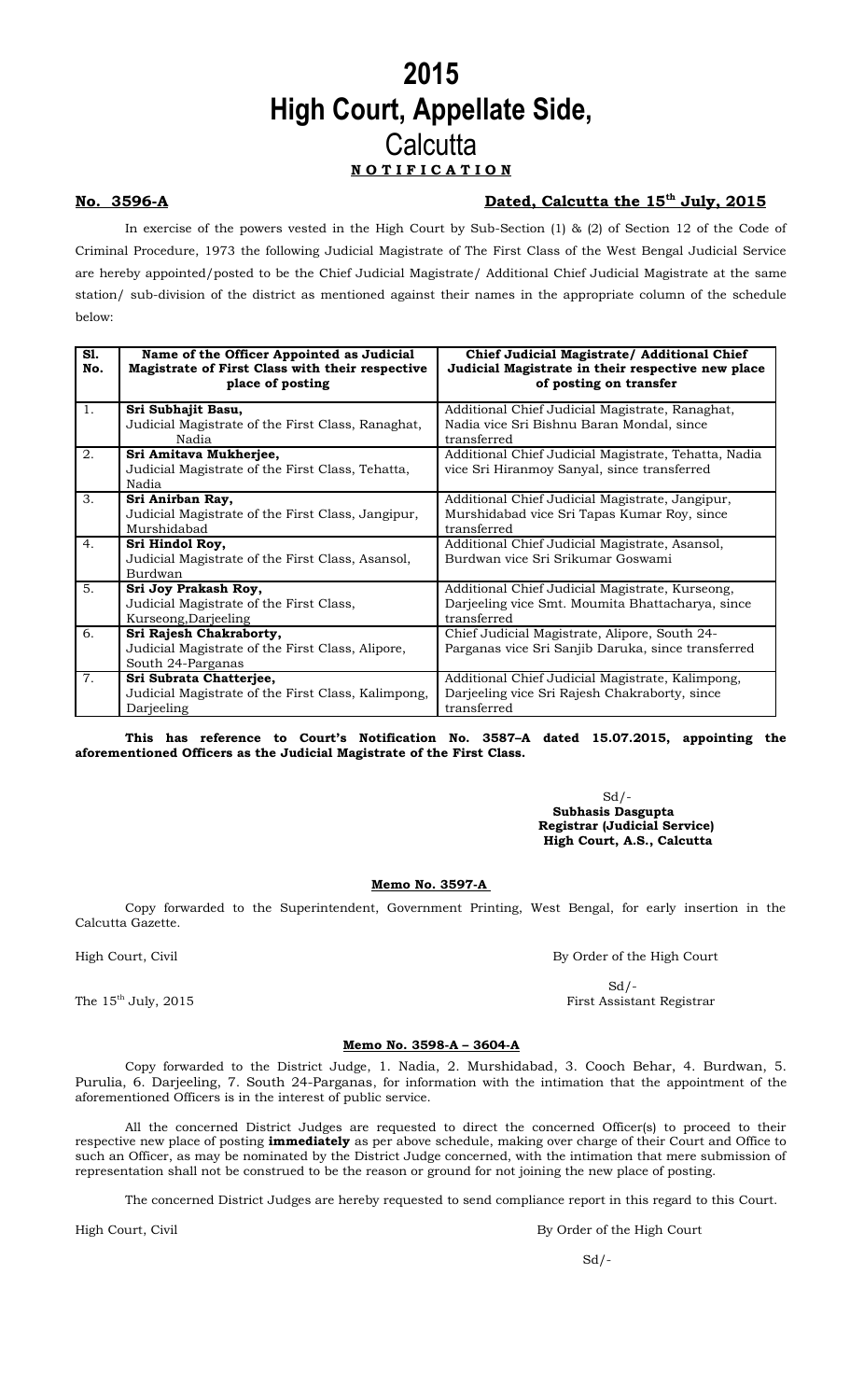# **2015 High Court, Appellate Side Calcutta N O T I F I C A T I O N**

### **No. 3619-A Dated, Calcutta the 15th July, 2015**

The Hon'ble The Chief Justice of the High Court at Calcutta has been pleased to appoint **Sri Sourav Bhattacharya,** a Member of the West Bengal Judicial Service in the Cadre of Civil Judge (Senior Division), now posted as Civil Judge (Senior Division), Sealdah, South 24-Parganas, as **Joint Registrar, Original Side, High Court at Calcutta**, against the post of Joint Registrar on the Original Side of the High Court at Calcutta created vide G.O. No. 4848-J/JD/O/3H-31/09 dated 06.08.2012, last held by Sri Debabrata Kundu, since transferred on promotion.

Sri Bhattacharya is entitled to draw the pay and allowances admissible to him in his parent cadre.

 $Sd/$ **Subhasis Dasgupta Registrar (Judicial Service) High Court, A.S., Calcutta**

**No. 3620–A**

Copy forwarded to the **Superintendent, Government Printing, West Bengal** for early insertion in the Calcutta Gazette. High Court, Civil By order of the High Court, Civil

 $Sd/$ 

Calcutta, 15<sup>th</sup> July, 2015 **First Assistant Registrar** 

**No. 3621–A**

Copy forwarded to the **District Judge, South 24-Parganas** for information with the intimation that the appointment of Sri Bhattacharya is in the interest of public service.

He is requested to direct Sri Bhattacharya to proceed to his new assignment immediately, making over charge of his Court and Office to such an Officer as may be nominated by him. High Court, Civil By order of the High Court, Civil

 $Sd/$ 

 $Sd$  /-

Calcutta, 15<sup>th</sup> July, 2015 **First Assistant Registrar** 

**No. 3622–A**

Copy forwarded to the **Registrar, Original Side, High Court, Calcutta** for information and necessary action.

High Court, Civil By order of the High Court, Civil

Calcutta, 15<sup>th</sup> July, 2015 **First Assistant Registrar** 

**No. 3623–A**

Copy forwarded to the **Deputy Registrar (Administration), Original Side, High Court, Calcutta** for information and necessary action. He is requested to circulate the Charge-report amongst all concerned. High Court, Civil By order of the High Court,

 $Sd$ /-

Calcutta, 15<sup>th</sup> July, 2015 **First Assistant Registrar** 

**No. 3624–A** Copy forwarded to the **Secretary to the Hon'ble the Chief Justice/Joint Registrar (General Administration-I)/ Joint Registrar (General Administration-II)/Deputy Registrar (Administration)/Special Officer, High Court, Appellate Side, Calcutta,** for information and necessary action.

Calcutta, 15<sup>th</sup> July, 2015 **First Assistant Registrar** 

High Court, Civil By order of the High Court, Civil

 $Sd/$ -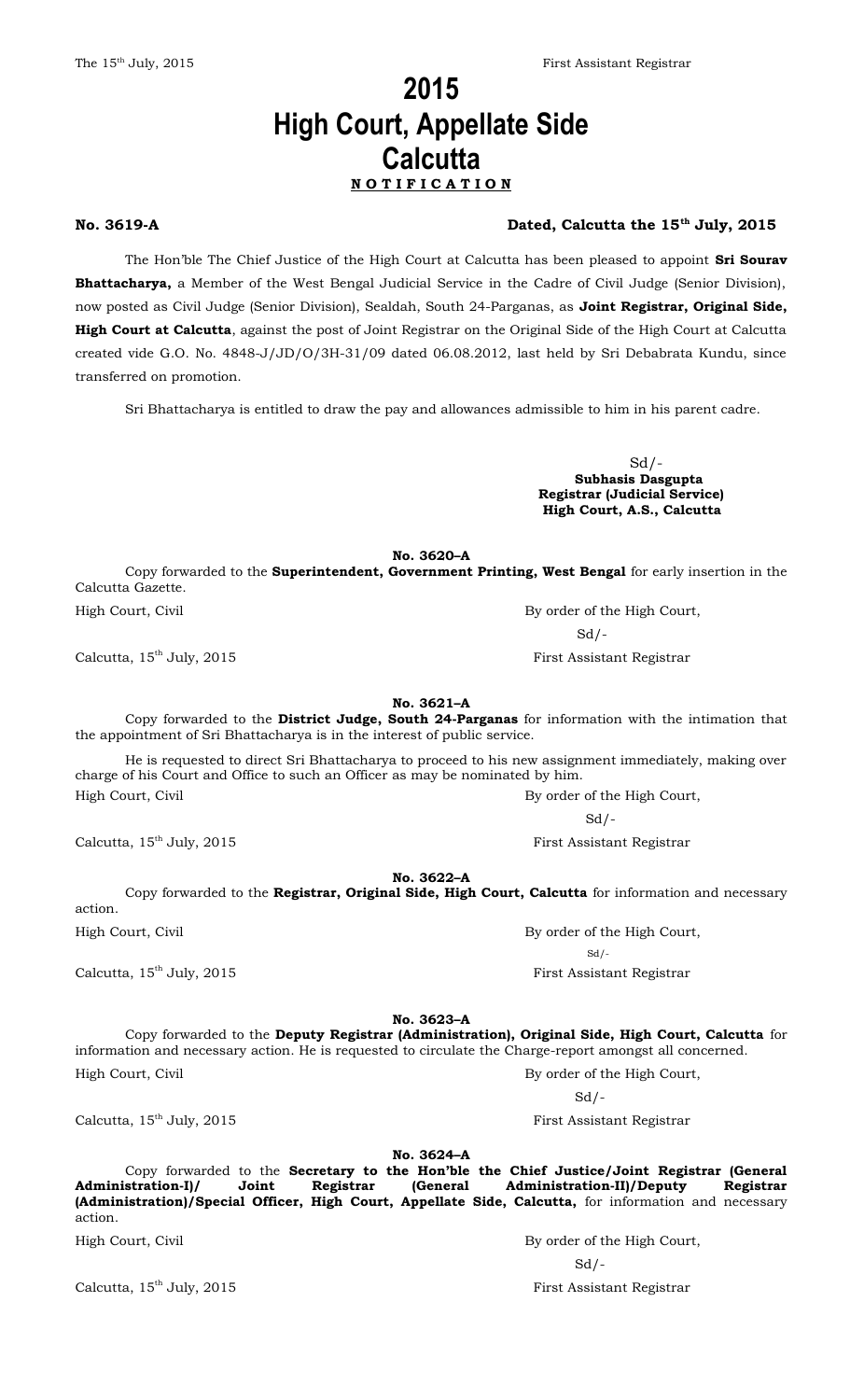# **2015 High Court, Appellate Side Calcutta N O T I F I C A T I O N**

### **No. 3625-A Dated, Calcutta the 15th July, 2015**

**Smt. Nilanjan De,** a Member of the West Bengal Judicial Service in the Cadre of Civil Judge (Senior Division)/CJM, now posted as Civil Judge (Senior Division), Siliguri, Darjeeling, is hereby transferred and posted as **Civil Judge (Senior Division), Sealdah, South 24-Parganas** vice Sri Sourav Bhattacharya, since transferred.

> $Sd$  /-**Subhasis Dasgupta Registrar (Judicial Service) High Court, A.S., Calcutta**

### **No. 3626–A**

Copy forwarded to the **Superintendent, Government Printing, West Bengal** for early insertion in the Calcutta Gazette.

High Court, Civil **By order of the High Court**,

 $Sd$  /-Calcutta, 15<sup>th</sup> July, 2015 **First Assistant Registrar** 

## **No. 3627–A**

Copy forwarded to the **District Judge, Darjeeling** for information with the intimation that the appointment of Smt. De is in the interest of public service.

He is requested to direct Smt. De to proceed to her new assignment immediately, making over charge of her Court and Office to such an Officer as may be nominated by him.

High Court, Civil By order of the High Court,

Calcutta, 15<sup>th</sup> July, 2015 **First Assistant Registrar** 

**No. 3628–A**

Copy forwarded to the **District Judge, South 24-Parganas** for information and necessary action.

High Court, Civil By order of the High Court,  $Sd$  /-Calcutta, 15<sup>th</sup> July, 2015 **First Assistant Registrar** 

 $Sd$  /-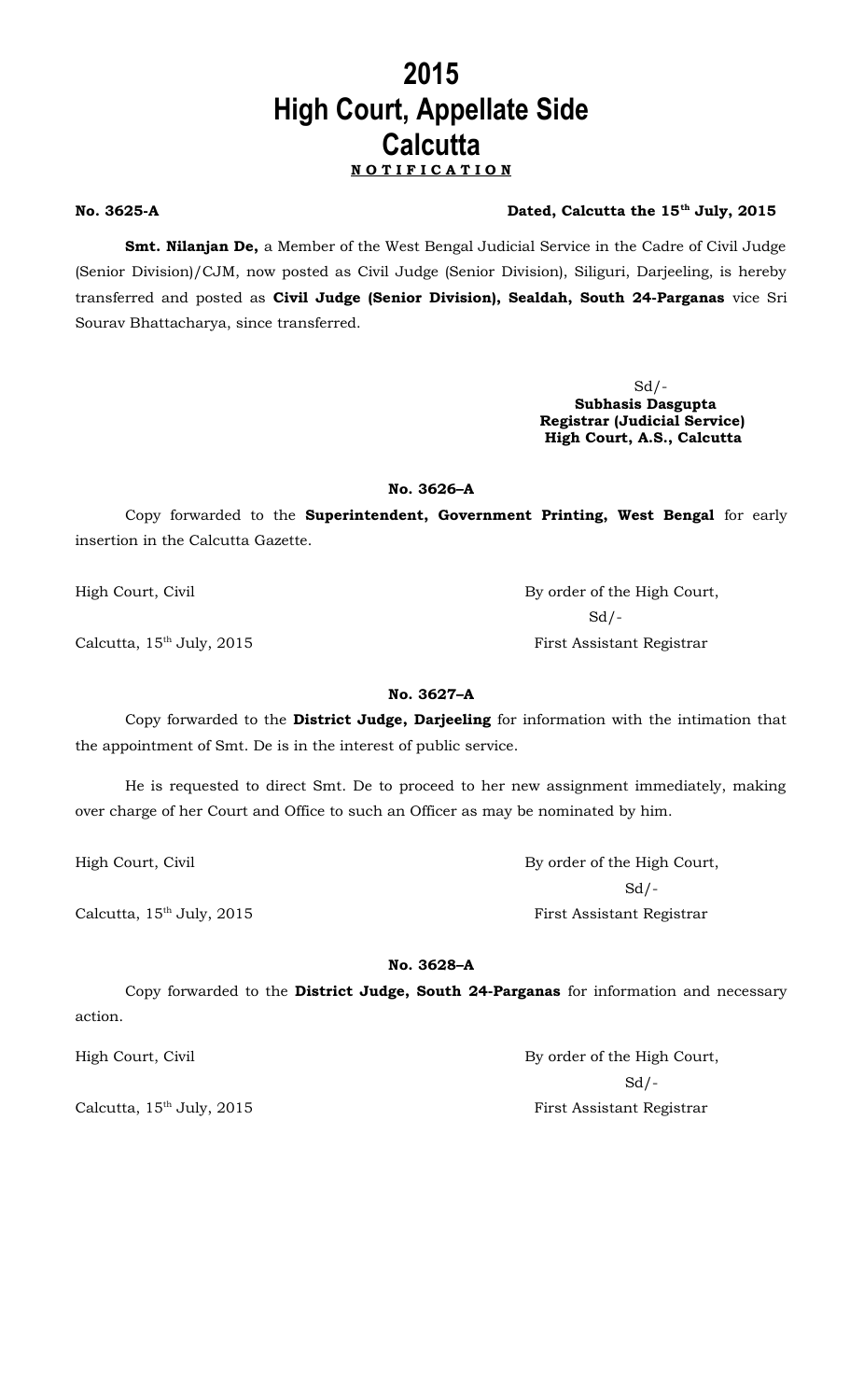# **2015 High Court, Appellate Side, Calcutta N O T I F I C A T I O N**

# **No. 3659 - A Dated: The 15th July, 2015**

The following 5 (five) Officers of the West Bengal Judicial Service, duly appointed by way of Direct Recruitment – 2013 from amongst the members of the Bar, in the cadre of District Judge (Entry Level), now posted as Probationary Additional District & Sessions Judge in the places as mentioned against each of their names in the appropriate Column are hereby transferred from their respective present places of posting, and posted in Regular Court as Additional District & Sessions Judge, in the places as mentioned against each of their names in the appropriate Column of the Schedule below :

# **S C H E D U L E**

| <b>SL.</b> | NAME OF THE                             | PRESENT PLACE OF                                                                                                     | NEW PLACE OF                                                                                                                                                         |
|------------|-----------------------------------------|----------------------------------------------------------------------------------------------------------------------|----------------------------------------------------------------------------------------------------------------------------------------------------------------------|
| NO.        | <b>OFFICER</b>                          | <b>POSTING</b>                                                                                                       | <b>POSTING</b>                                                                                                                                                       |
| 1.         | Shri Subrata Chandra<br>Polle           | Additional<br>District<br>$\&$<br>Sessions<br>Judge,<br>on<br>Probation at Purulia Sadar.                            | Additional<br>District<br>$\&$<br>Sessions Judge, Islampur,<br>Uttar Dinajpur, vice Shri<br>Narendra<br>Rai,<br>since<br>transferred.                                |
| 2.         | Shri Raju Mukherjee                     | Additional<br>District<br>&<br>Sessions<br>Judge,<br>on <sub>1</sub><br>Probation<br>at at Bankura<br>Sadar.         | Additional<br>District<br>&<br>Sessions Judge, 5 <sup>th</sup> Court,<br>Berhampore, Murshidabad<br>vice Shri Partha Sarathi<br>Chatterjee,<br>since<br>transferred. |
| 3.         | Shri Subhayu Banerjee                   | Additional<br>District<br>$\alpha$<br>Sessions<br>Judge,<br>$\circ$ n<br>Burdwan<br>Probation<br>at<br>Sadar.        | Additional<br>District<br>&<br>Sessions Judge, 3 <sup>rd</sup> Court,<br>Burdwan Sadar, vice Shri<br>Ajay Kumar Gupta.                                               |
| 4.         | Shri Narendra Kumar<br>Choudhury        | Additional<br>District<br>$\infty$<br>Sessions<br>Judge,<br>$\circ$ n<br>Probation at Alipore, South<br>24 Parganas. | Additional<br>District<br>$\&$<br>Sessions Judge, 12 <sup>th</sup> Court,<br>Alipore, South 24 Parganas,<br>Shri<br>Supratim<br>vice<br>Bhattacharya.                |
| 5.         | Shri<br>Pratim<br>Partha<br>Chakravorty | <b>District</b><br>Additional<br>$\&$<br>Sessions<br>Judge,<br>on<br>Probation<br>Krishnagar,<br>at<br>Nadia.        | Additional<br>District<br>$\&$<br>Sessions Judge, 4 <sup>th</sup> Court,<br>Krishnagar, Nadia vice Shri<br>Sandip<br>Kumar<br>Roy<br>Chaudhuri.                      |

**Sd/- Subhasis Dasgupta Registrar (Judicial Service) High Court, A.S., Calcutta**

Contd……P/2.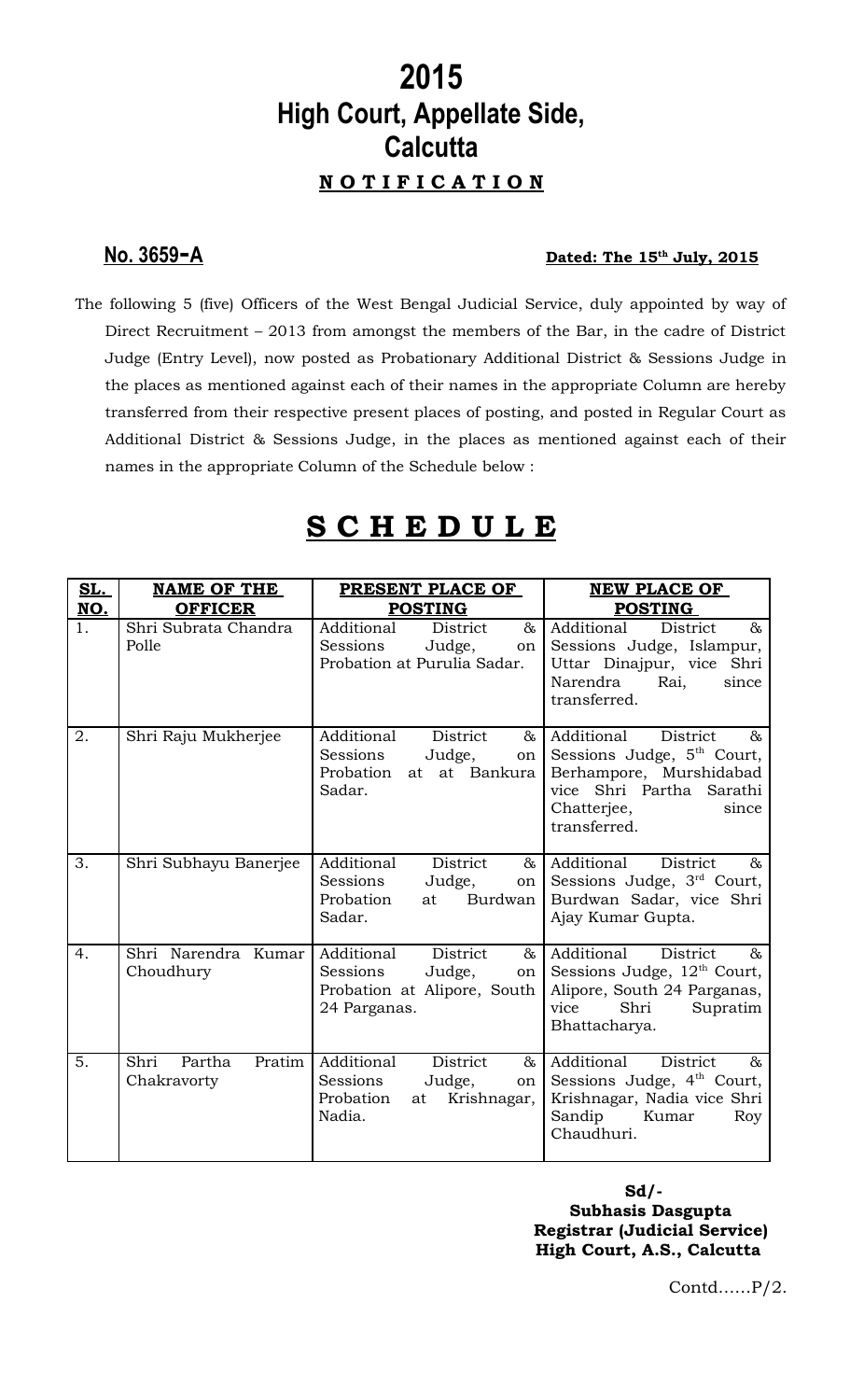### **Memo No. 3660 -A.**

Forwarded to the **Superintendent, Government Printing**, West Bengal, for early insertion in the Calcutta Gazette.

High Court, Civil By order of the High Court,

**Sd/-** The 15<sup>th</sup> July, 2015 **First Assistant Registrar** 

### **Memo No. 3661-A to 3665-A.**

Copy forwarded to the **District Judge, (1) 24 Parganas (South) at Alipore, (2) Purulia, (3) Bankura (4) Nadia, and (5) Burdwan** for information with the intimation that the appointment of the aforementioned officers is in the interest of public service.

The concerned District Judge is requested to direct the concerned officer/s as per above schedule, to join his respective new assignment **immediately**, after ascertaining that the officer whom he is to succeed has made over or, is ready to make over charge there.

The concerned District Judge is hereby requested to send compliance report in this regard to this Court forthwith.

## **Mere submission of representation will not be construed to be the reason or ground for not joining the new place of posting.**

High Court, Civil By order of the High Court,

 **Sd/-** The 15<sup>th</sup> July, 2015. The 15<sup>th</sup> July, 2015.

## **Memo No. 3666 -A to 3667 -A.**

Copy, with copy of the above endorsement forwarded to the **District Judge, (1) Uttar Dinajpur and (2) Murshidabad** for information and necessary action.

The concerned District Judge is hereby requested to send compliance report in this regard to this Court forthwith.

High Court, Civil By order of the High Court,

 **Sd/-** The 15<sup>th</sup> July, 2015. The 15<sup>th</sup> July, 2015.